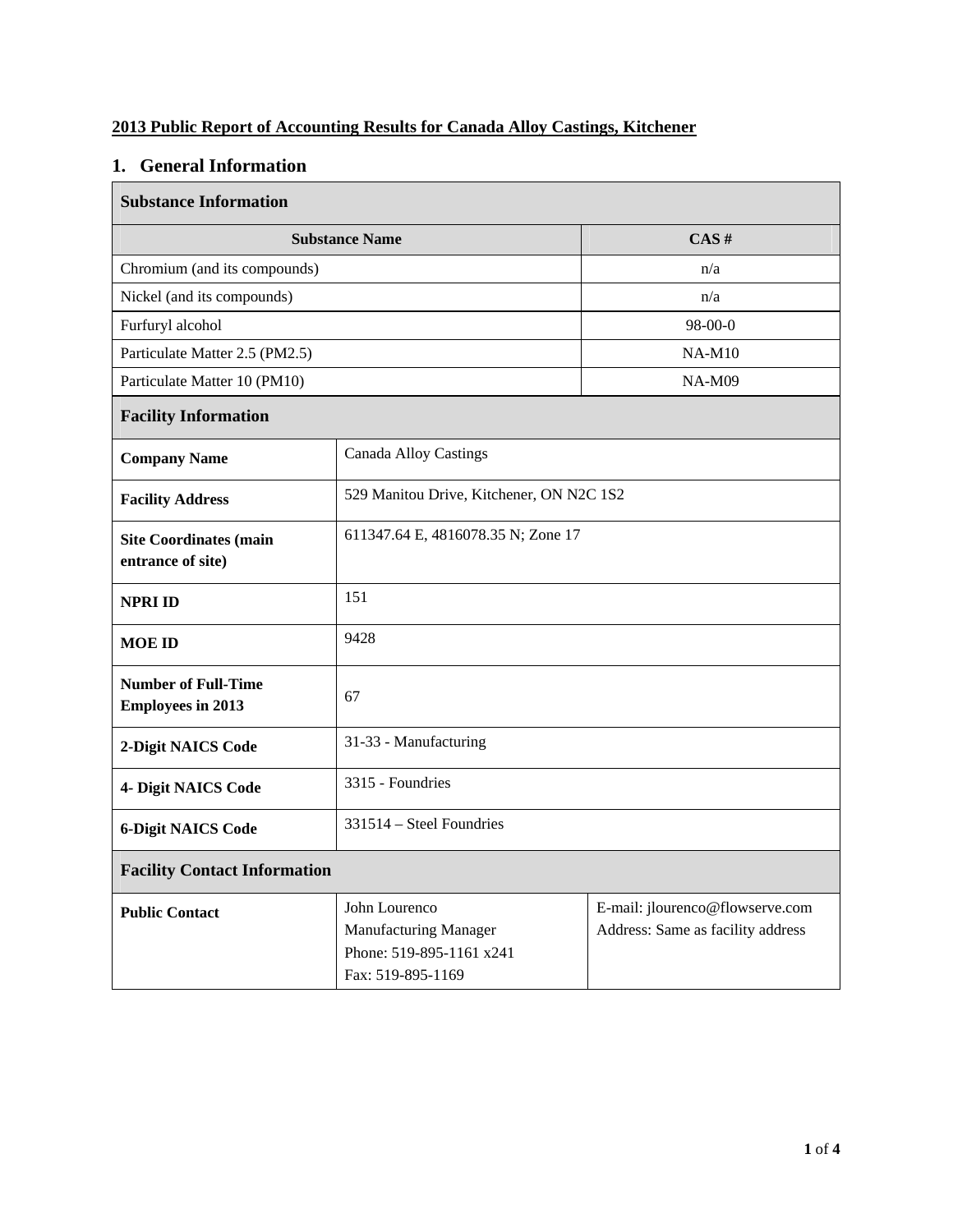# **2. Toxic Substance Accounting Summary**

| <b>Substance Name</b>          | <b>Used</b> | <b>Created</b> | <b>Contained</b>  | <b>Release</b> | Disposed /      |
|--------------------------------|-------------|----------------|-------------------|----------------|-----------------|
|                                |             |                | <b>In Product</b> | to Air         | <b>Recycled</b> |
| Chromium (and its compounds)   | 10 to 100   |                | 10 to 100         | $0$ to $1$     | 10 to 100       |
| Nickel (and its compounds)     | 10 to 100   |                | 10 to 100         | $0$ to 1       | 10 to 100       |
| Furfuryl alcohol               | 10 to 100   |                |                   | 10 to 100      |                 |
| Particulate Matter 2.5 (PM2.5) |             | $0$ to $1$     |                   | $0$ to 1       |                 |
| Particulate Matter 10 (PM10)   |             | $0$ to $1$     |                   | $0$ to $1$     |                 |

Facility-wide Amounts of Toxic Substances Reported for 2013:

**NOTE:** Units are expressed in tonnes, unless otherwise indicated. '-- ' indicates not applicable.

#### **3. Quantification Comparison to Previous Year**

| 3.1 |  | Chromium (and its compounds) |
|-----|--|------------------------------|
|     |  |                              |

|                                  | Unit   | 2013                 | 2012                 | <b>Change</b> | <b>Change</b> | <b>Rationale for Change</b> |
|----------------------------------|--------|----------------------|----------------------|---------------|---------------|-----------------------------|
|                                  |        |                      |                      | (Unit)        | $($ %)        |                             |
| Used                             | Tonnes | 10 to 100            | $10 \text{ to } 100$ | $-15.9$       | $-27.7$       | Decrease in production.     |
| Created                          | --     |                      |                      |               |               |                             |
| <b>Contained In Product</b>      | Tonnes | $10 \text{ to } 100$ | 10 to $100$          | $-7.4$        | $-32.5$       | Decrease in production.     |
| Release to Air                   | Tonnes | $0$ to $1$           | $0$ to $1$           | $-0.001$      | $-28.5$       | Decrease in production.     |
| Release to Water                 |        | --                   |                      | --            | --            | --                          |
| On-site Disposal                 |        |                      |                      |               | --            |                             |
| <b>Transferred for Disposal</b>  |        |                      |                      |               | --            |                             |
| <b>Transferred for Recycling</b> | Tonnes | $10 \text{ to } 100$ | $10 \text{ to } 100$ | $-8.5$        | $-24.6$       | Decrease in production.     |

#### 3.2 Nickel (and its compounds)

|                                 | Unit          | 2013                 | 2012                 | <b>Change</b><br>(Unit) | <b>Change</b><br>$($ %) | <b>Rationale for Change</b> |
|---------------------------------|---------------|----------------------|----------------------|-------------------------|-------------------------|-----------------------------|
| Used                            | <b>Tonnes</b> | $10 \text{ to } 100$ | 10 to $100$          | $-6.9$                  | $-15.4$                 | Decrease in production.     |
| Created                         |               |                      |                      |                         | --                      |                             |
| Contained In Product            | <b>Tonnes</b> | $10 \text{ to } 100$ | 10 to $100$          | $-3.7$                  | $-20.9$                 | Decrease in production.     |
| Release to Air                  | <b>Tonnes</b> | $0$ to 1             | $0$ to 1             | $-0.0003$               | $-15.7$                 | Decrease in production.     |
| Release to Water                |               | --                   |                      | --                      | --                      | --                          |
| On-site Disposal                |               |                      |                      | --                      | --                      | --                          |
| <b>Transferred for Disposal</b> |               | --                   |                      | --                      | --                      | --                          |
| Transferred for Recycling       | Tonnes        | 10 to $100$          | $10 \text{ to } 100$ | $-3.2$                  | $-11.7$                 | Decrease in production.     |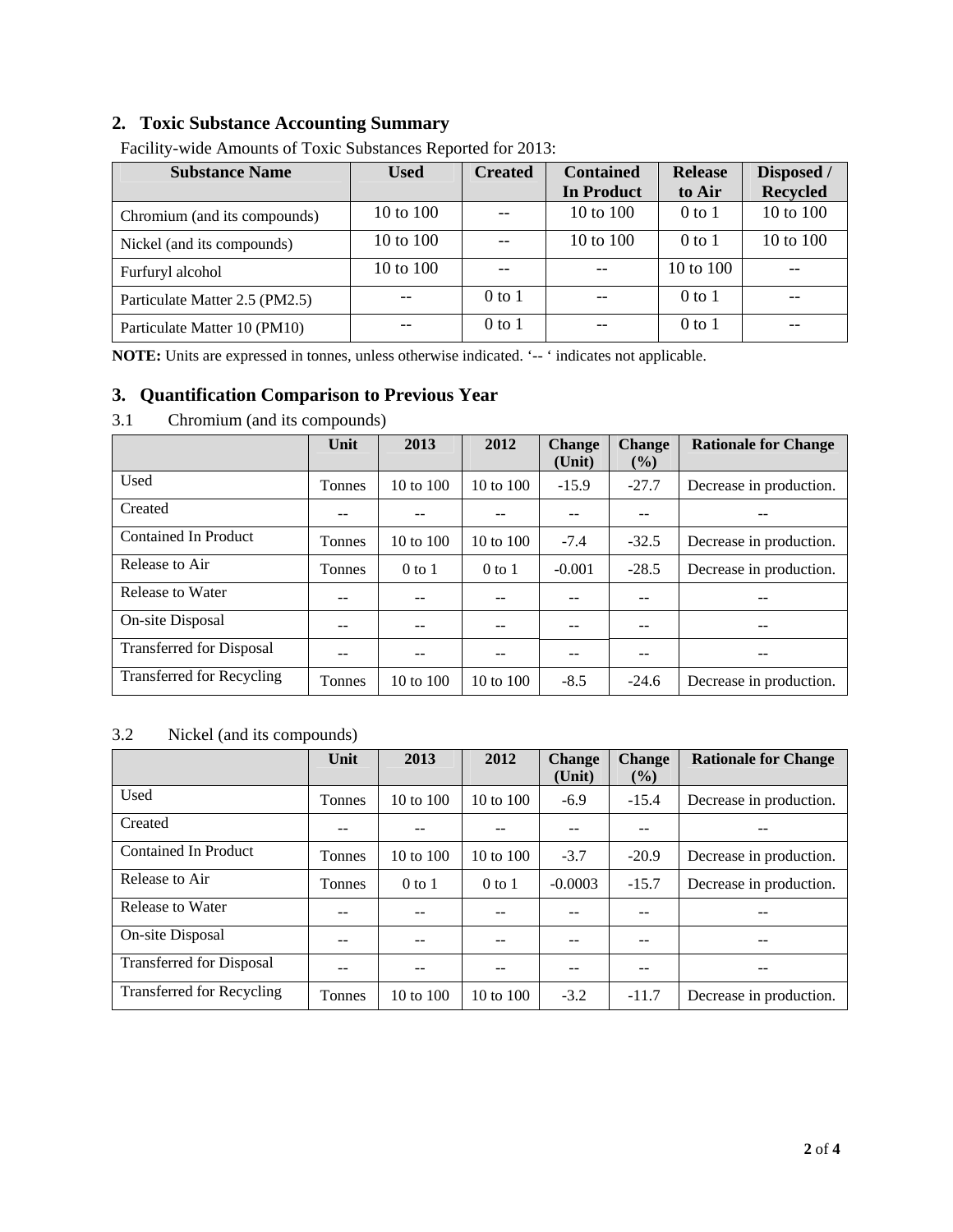# 3.3 Furfuryl Alcohol

|                                 | Unit   | 2013      | 2012                 | <b>Change</b><br>(Unit) | <b>Change</b><br>$(\%)$ | <b>Rationale for Change</b> |
|---------------------------------|--------|-----------|----------------------|-------------------------|-------------------------|-----------------------------|
| Used                            | Tonnes | 10 to 100 | 10 to 100            | $-2.9$                  | $-9.7$                  |                             |
| Created                         | --     |           | --                   | $-$                     | --                      |                             |
| <b>Contained In Product</b>     | --     |           | --                   | $- -$                   | --                      |                             |
| Release to Air                  | Tonnes | 10 to 100 | $10 \text{ to } 100$ | $-2.2$                  | $-9.7$                  | --                          |
| Release to Water                | --     |           | --                   | $- -$                   | --                      |                             |
| On-site Disposal                | --     |           | --                   | $- -$                   | --                      |                             |
| <b>Transferred for Disposal</b> |        |           |                      | --                      |                         |                             |
| Transferred for Recycling       |        |           |                      |                         |                         |                             |

### 3.4 Particulate Matter (PM2.5)

|                                  | Unit   | 2013       | 2012       | <b>Change</b><br>(Unit)  | <b>Change</b><br>$(\%)$ | <b>Rationale for Change</b> |
|----------------------------------|--------|------------|------------|--------------------------|-------------------------|-----------------------------|
| Used                             | --     | --         | --         | --                       | --                      |                             |
| Created                          | Tonnes | $0$ to $1$ | $0$ to $1$ | $-0.05$                  | $-4.7$                  | --                          |
| <b>Contained In Product</b>      | --     | --         | --         | $- -$                    | $- -$                   | --                          |
| Release to Air                   | Tonnes | $0$ to $1$ | $0$ to $1$ | $-0.05$                  | $-4.7$                  |                             |
| Release to Water                 | $- -$  | --         | $- -$      | $\overline{\phantom{m}}$ | $\qquad \qquad -$       | --                          |
| On-site Disposal                 | --     | --         | --         | $- -$                    | --                      | --                          |
| <b>Transferred for Disposal</b>  | --     |            | --         | --                       | --                      |                             |
| <b>Transferred for Recycling</b> |        |            |            |                          |                         |                             |

### 3.5 Particulate Matter (PM10)

|                                  | Unit   | 2013       | 2012       | <b>Change</b><br>(Unit) | <b>Change</b><br>$(\%)$ | <b>Rationale for Change</b> |
|----------------------------------|--------|------------|------------|-------------------------|-------------------------|-----------------------------|
| Used                             |        |            |            |                         |                         |                             |
| Created                          | Tonnes | $0$ to $1$ | $0$ to $1$ | $-0.05$                 | $-4.7$                  |                             |
| <b>Contained In Product</b>      |        |            | --         | --                      |                         |                             |
| Release to Air                   | Tonnes | $0$ to $1$ | $0$ to $1$ | $-0.05$                 | $-4.7$                  |                             |
| Release to Water                 | --     | --         | --         | --                      |                         |                             |
| On-site Disposal                 | --     | --         | --         | $-$                     | --                      |                             |
| <b>Transferred for Disposal</b>  | --     | --         | --         | --                      |                         | --                          |
| <b>Transferred for Recycling</b> |        |            |            |                         |                         |                             |